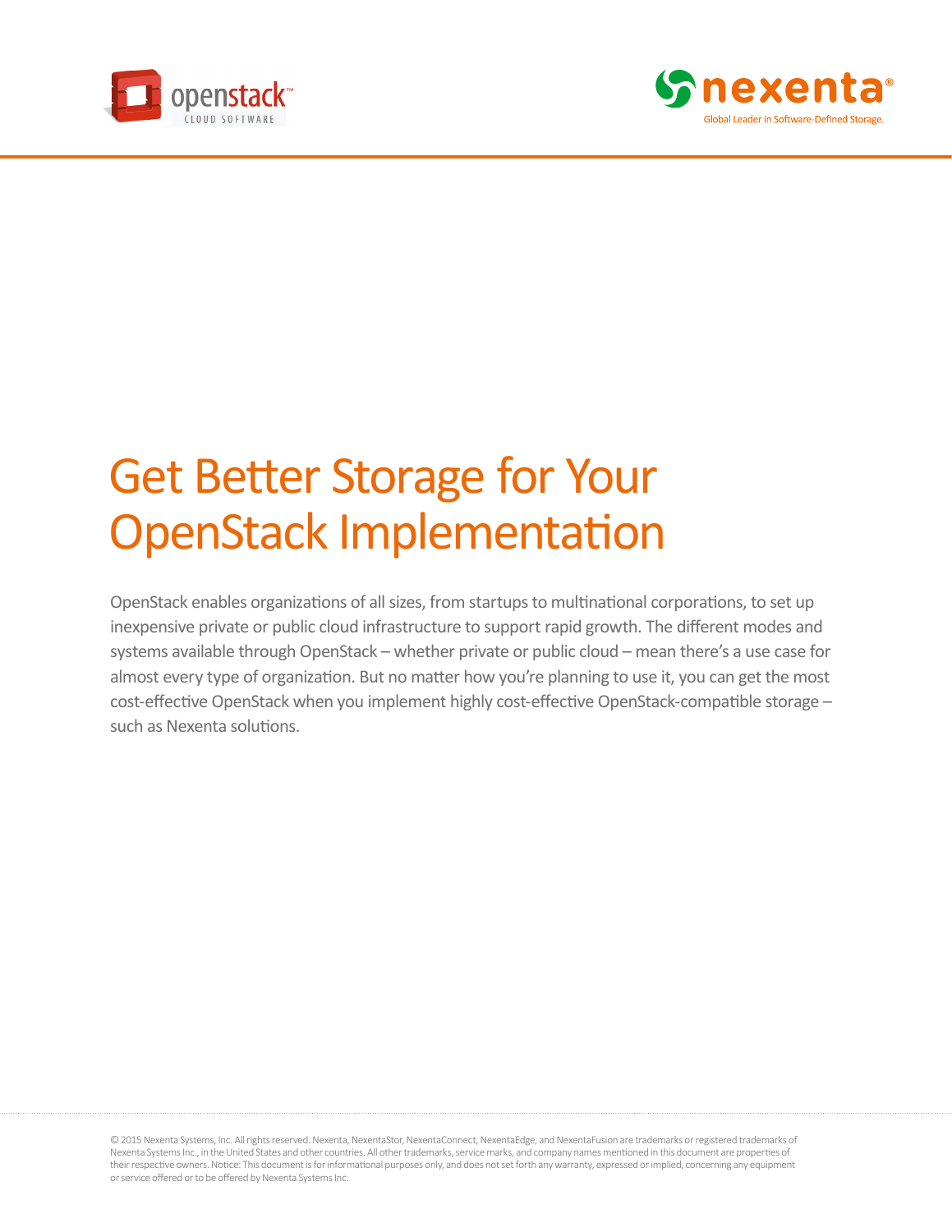# The Business Challenge

OpenStack is an open-source cloud operating system that controls large pools of compute, storage, and networking resources throughout a data center. Administrators manage these resources through a dashboard, and other users manage some or all of these resources through a web interface. To meet the majority of an organization's needs, OpenStack supports both object and block storage.

You can integrate OpenStack's distributed, API-accessible platform directly into applications and use it for backup, archiving, and data retention. You can use OpenStack to expose block devices and connect them to compute instances for cost effective scale-out object storage, better performance, and integration with enterprise storage platforms.

## Nexenta

To get the most from your OpenStack implementation, build it on the Nexenta storage platform. Developed on an open source foundation, Nexenta delivers an industry leading, cost effective storage platform for enterprise-grade infrastructures. Its Open Source-driven Software-Defined Storage provides your OpenStack implementations a secure, high performance, ultra-scalable cloud- and virtualizationoptimized storage solution.

In keeping with the OpenStack proposition of no vendor lock-in and true software-defined infrastructure, Nexenta products run on industry-standard hardware, allowing you to select the right mix of price and performance for your needs.

The open source drivers for Nexenta products are a part of the OpenStack continuous integration testing framework, which validates our drivers on a continuous basis. Nexenta delivers software-defined unified file, block, and object storage in one complete storage stack that provides the high performance, scalability, flexibility, and security that your OpenStack implementations need. Nexenta's scale-out object and block cluster is fully distributed and isolated from the compute nodes, enabling the full mobility of workloads inside the OpenStack cloud.

# Nexenta Empowers OpenStack Implementations with:

- NexentaStor for scale-up file and block storage
- NexentaEdge for scale-out file, block, and object storage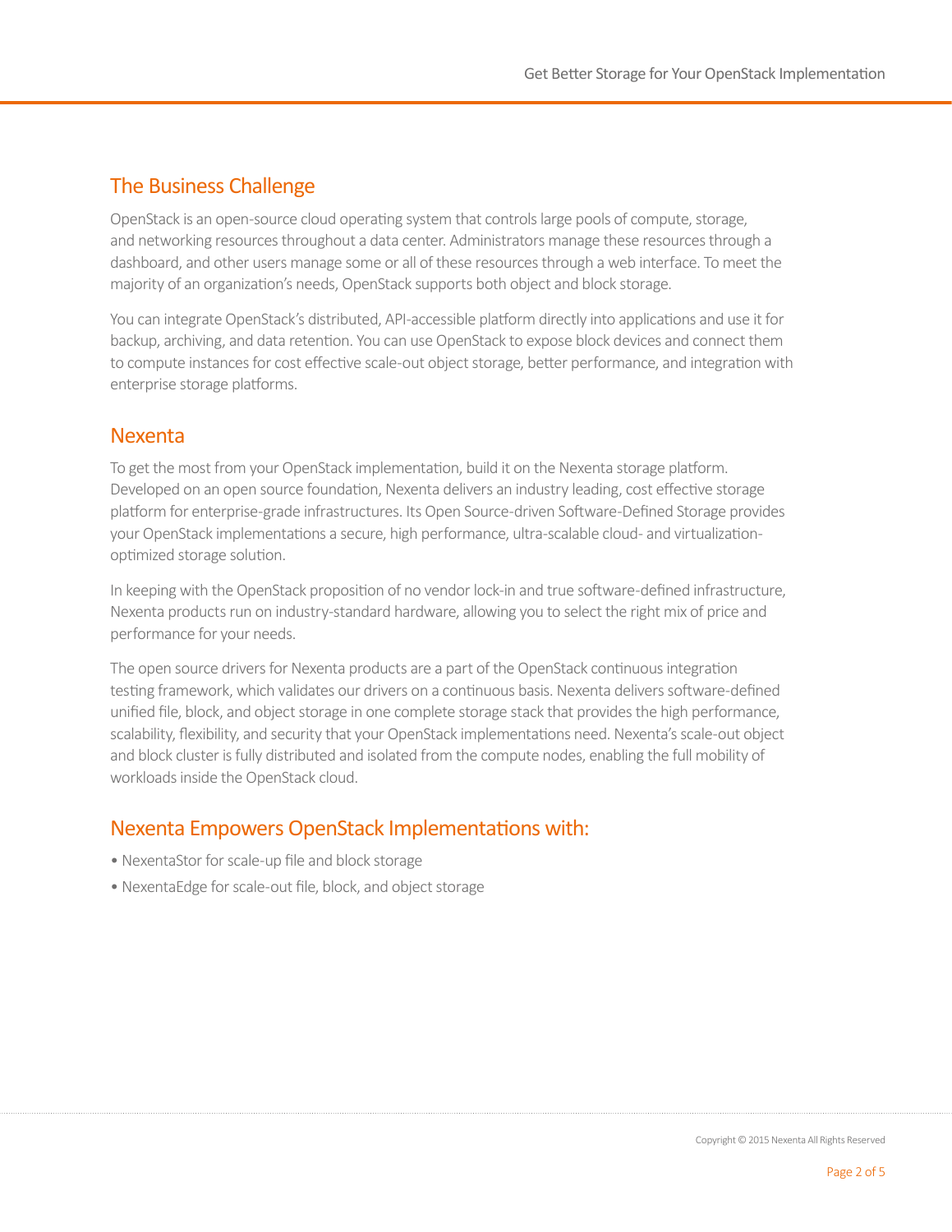## **NexentaStor**

Nexenta's flagship product, NexentaStor, has already proven itself in implementations with OpenStack storage, delivering high-performance block storage virtual machines on industry standard hardware backed by enterprise-class support. Block storage is appropriate for performance-sensitive scenarios such as database storage, expandable file systems, or access to raw block level storage. Nexenta block storage volumes are fully integrated into OpenStack compute resources and the OpenStack dashboard so you can manage your own storage needs.

Open Source-driven NexentaStor eliminates vendor lock-in and delivers unbeatable cost effectiveness. NexentaStor scales up to handle two petabytes of storage per array – enough to meet the needs of most enterprises.

## **NexentaEdge**

NexentaEdge builds on the strengths of NexentaStor and adds all the object storage functionality you'll want for your OpenStack implementation – in a single storage solution. Its next-generation architecture optimizes both network and storage to deliver scale-out storage, meaning that it can incorporate many additional servers and scale to different degrees for redundant, scalable object storage using clusters of up to thousands of x86 servers on 10GE Fabric. NexentaEdge is capable of storing from 100TB to 100PB, while maintaining its ease of use.

NexentaEdge is ideally suited to be an OpenStack back end. Cluster-wide inline deduplication and compression of all data delivers impressive savings for organizations with thousands of VM boot images. Having a distributed metadata service provides NexentaEdge greater scalability, redundancy, and durability. It offers an easy interface to simplify operations and management, and is self-balancing with real-time data placement optimization. Its advanced features include automatic cluster-wide inline deduplication and compression at chunk/block level and end-to-end data integrity. Its cloud copy-onwrite, snapshot, and cloning capabilities enable instantaneous storage operations.

NexentaEdge is fully integrated into the OpenStack framework, providing object storage through OpenStack Swift interfaces, including integration with Glance image repositories. It supports VM block devices through Cinder, and offers a plugin for the OpenStack Horizon dashboard for easy visualization of the status of services.

NexentaEdge provides OpenStack Swift and Amazon S3 object storage interfaces for application storage and iSCSI block storage services with OpenStack Cinder integration for Virtual Machine Boot images. It authenticates requests through Keystone.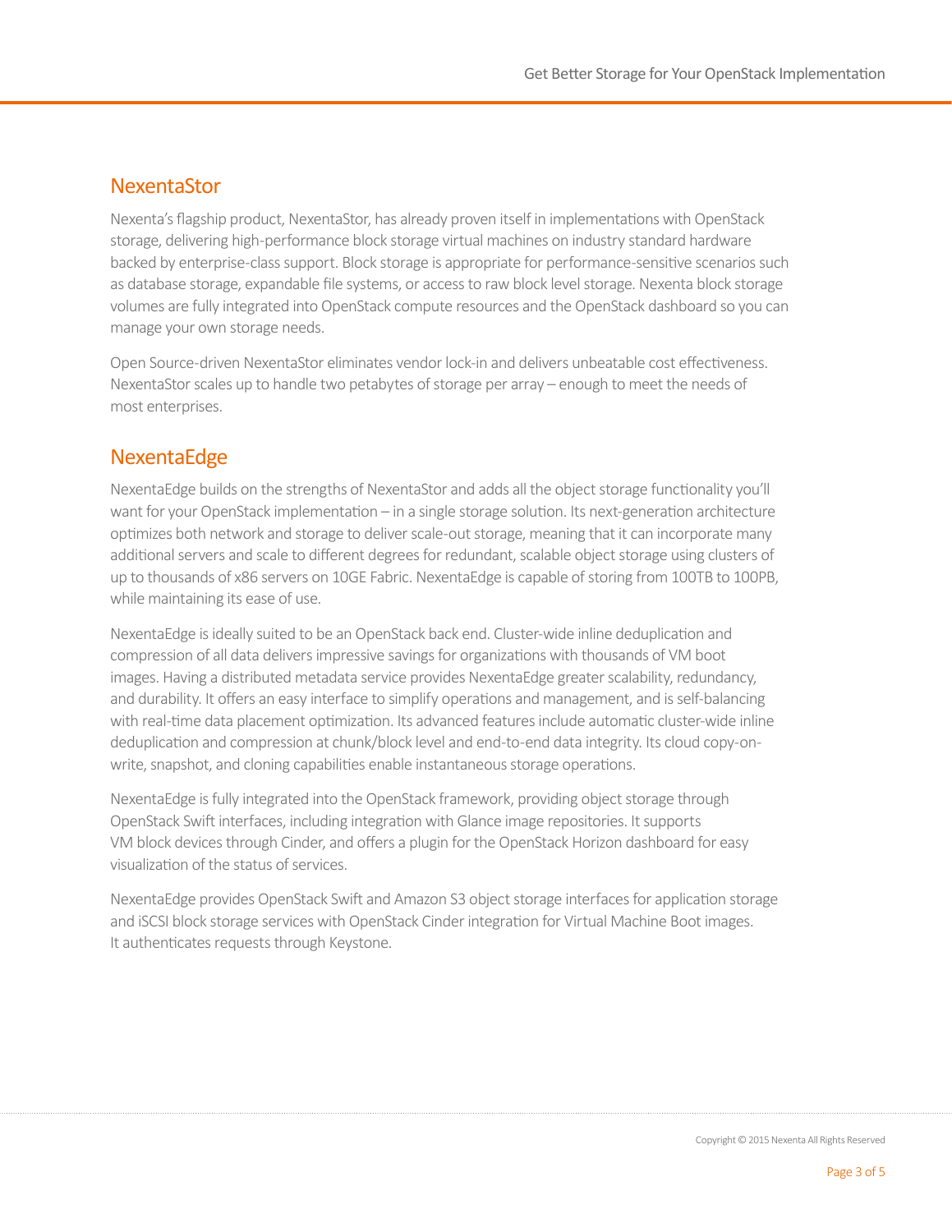Nexenta Software-Defined Storage solutions have been integrated into OpenStack since the Essex release and since then have expanded in their functionality and support as OpenStack evolves. Nexenta file, block, and object store solutions are ideal for creating flexible, easy-to-manage, and efficient-to-operate OpenStack clouds.

# The support for OpenStack currently spans multiple aspects of the stack:

- Block storage with an upstream driver for Cinder supporting latest OpenStack release
- Object storage supporting Swift APIs
- Image repository support through Glance
- Integrated management through a Horizon plug-in
- Serviceable via Rest APIs



#### Performance

NexentaStor provides a superior scale-up storage solution. While storage typically bottlenecks cloud performance, NexentaStor provides customers with unsurpassed levels of performance through:

- IO pooling
- Industry-leading memory-based caching
- High performance inline data reduction

#### High Availability

NexentaStor offers a proven HA solution with transparent failover for NAS and SAN. NexentaStor provides a periodic asynchronous data replication service that can provide remote data copy for backup, disaster recovery, and archiving.

#### Automation

DevOp tools such as Chef™ and Puppet allow storage administrators to rapidly react to performance and capacity issues. Integration of these automation tools allows tuning of storage environments based on business needs.